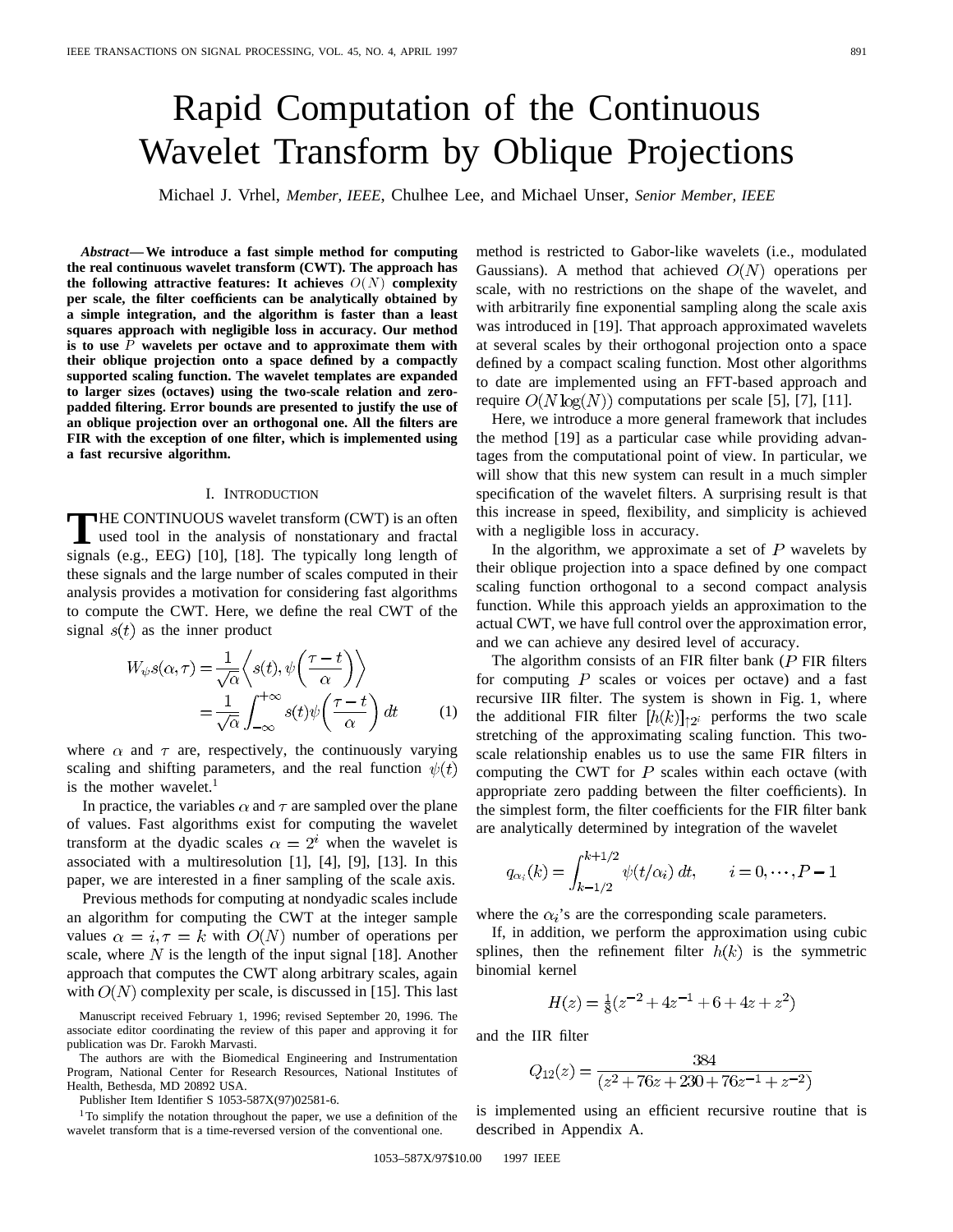

Fig. 1. System diagram for the computation of the CWT in the *i*th octave. All filters are expanded by the factor  $2<sup>i</sup>$  using zero padding.

The organization of the paper is as follows: In Section II, we provide all relevant definitions and introduce the oblique projection operator, after which the equations describing the system in Fig. 1 quickly follow. In Section III, we study the approximation error and its properties. In Section IV, we consider the admissibility of the projected wavelet and its vanishing moments. In Section V, we present the implementation as a series of design steps and describe a particular implementation, providing explicit formulas for determining the FIR filter coefficients. Finally, in Section VI, we present some results and compare the performance of the algorithm with an FFT-based method.

# II. GENERAL PRINCIPLE OF THE APPROACH

Our goal is to efficiently compute the CWT at  $P$  scales per octave. This will be achieved by constructing a set of  $P$ auxiliary wavelets  $\{\psi_i(t) \cong \alpha_i^{-1/2} \psi(t/\alpha_i)\}_{i=0,\dots,P-1}$ , which are the oblique projections of the wavelets  $\{\alpha_i^{-1/2}\psi(t/\alpha_i)\}_{i=0,\dots,P-1}$  into a space defined by the scaling function  $\varphi_2(t)$  orthogonal to the space defined by the analysis function  $\varphi_1(t)$ . In the remainder of the paper, both functions will be assumed to be compactly supported. Here, we will list the properties that these functions must satisfy and introduce the oblique projection operation. The accuracy of the approximation and the admissibility of the projected wavelet will be addressed in Sections III and IV, respectively.

# *A. Scaling Functions and Oblique Projections*

An Lth-order scaling function  $\varphi(t) \in L_2$  is a function that satisfies the following three conditions:

i) 
$$
0 < A \le \sum_{k \in \mathbb{Z}} |\hat{\varphi}(\omega + 2\pi k)|^2 \le B < +\infty
$$
  
\nii)  $\hat{\varphi}(0) = 1$  and  $\hat{\varphi}^{(m)}(2\pi k) = 0$ ,  
\n $k \in \mathbb{Z}, k \neq 0 \text{ for } m = 0, \dots, L-1$   
\niii)  $\varphi\left(\frac{t}{2}\right) = \sum_{k \in \mathbb{Z}} h(k)\varphi(t - k)$ 

where  $\hat{\varphi}(\omega)$  is the Fourier transform of  $\varphi(t)$ , and  $\hat{\varphi}^{(m)}(2\pi k)$ is the mth derivative of  $\hat{\varphi}(\omega)$  evaluated at  $2\pi k$ . Property i) ensures that the subspace

$$
V(\varphi) = \left\{ h(t) = \sum_{k \in Z} c(k)\varphi(t - k) \quad c \in l_2 \right\}
$$

is a well-defined (closed) subspace of  $L_2$  [2]. Property ii) implies that  $\varphi(t)$  reproduces all polynomials of degree  $L-1$ , which will be of importance with regard to the approximation errors (cf. Section III). Property iii) is referred to as the twoscale relation, and it allows us to dilate all the wavelet filters by a power of two. An analysis function is defined as a function that satisfies only properties i) and ii).

Criteria for the selection of a scaling or analysis function should be based on its approximating power, smoothness, and shortness of its support, to name a few. These properties will be discussed in detail in Sections III and IV.

For a pair of analysis functions  $\varphi_1$  and  $\varphi_2$ , the oblique projection of the wavelet  $\psi_{\alpha_1}(t) = \psi(t/\alpha_i)$  into  $V(\varphi_2)$ orthogonal to  $V(\varphi_1)$  can be expressed in terms of the basis generated by  $\varphi_2$  and a set of coefficients  $p_{\alpha_i}(k)$ , where

$$
\psi_i(t) = \sum_{k \in \mathbb{Z}} p_{\alpha_i}(k) \varphi_2(t - k). \tag{2}
$$

The original wavelet is measured in terms of the analysis function  $\varphi_1$  providing the values

$$
q_{\alpha_i}(k) = \langle \psi_{\alpha_i}(t), \varphi_1(t-k) \rangle.
$$
 (3)

The coefficients  $p_{\alpha_i}(k)$  can be obtained from the values  $q_{\alpha_i}(k)$ while enforcing a projection constraint by the use of the digital filter  $q_{12}$ , which is the convolution inverse of the cross-correlation sequence  $\langle \varphi_1(t-k), \varphi_2(t) \rangle$ , i.e.

$$
Q_{12}(z) = \frac{1}{\sum_{k \in \mathbb{Z}} \langle \varphi_1(t-k), \varphi_2(t) \rangle z^{-k}}
$$

(cf. [16]). Note that if  $\varphi_1$  and  $\varphi_2$  both have compact support, then  $Q_{12}(z)$  is an all-pole filter. Thus, if the filter is stable, the corresponding sequence  $q_{12}(k)$  has exponential decay.

Using the filter  $q_{12}(k)$  to obtain the coefficients  $p_{\alpha_i}(k)$ , we have

$$
p_{\alpha_i}(k) = (q_{\alpha_i} * q_{12})(k). \tag{4}
$$

Mathematical details of the oblique projection operator are contained in [16]. Note that if  $\psi$  and  $\varphi_1$  both have compact support, then the FIR filters in the filter bank of Fig. 1  ${q_{\alpha_i}}_{i=0,\dots P-1}$  also have finite support. In addition, we have an orthogonal projection if  $\varphi_1 \in V(\varphi_2)$ ; in particular,  $\varphi_1 = \varphi_2$ is the solution considered in [19].

# *B. CWT Approximation*

In order to achieve  $O(N)$  complexity per scale, we will replace the computation of the convolution in (1) by its approximation

$$
\tilde{W}_{\psi} s(\alpha_i, \tau) = (s * \psi_i)(\tau). \tag{5}
$$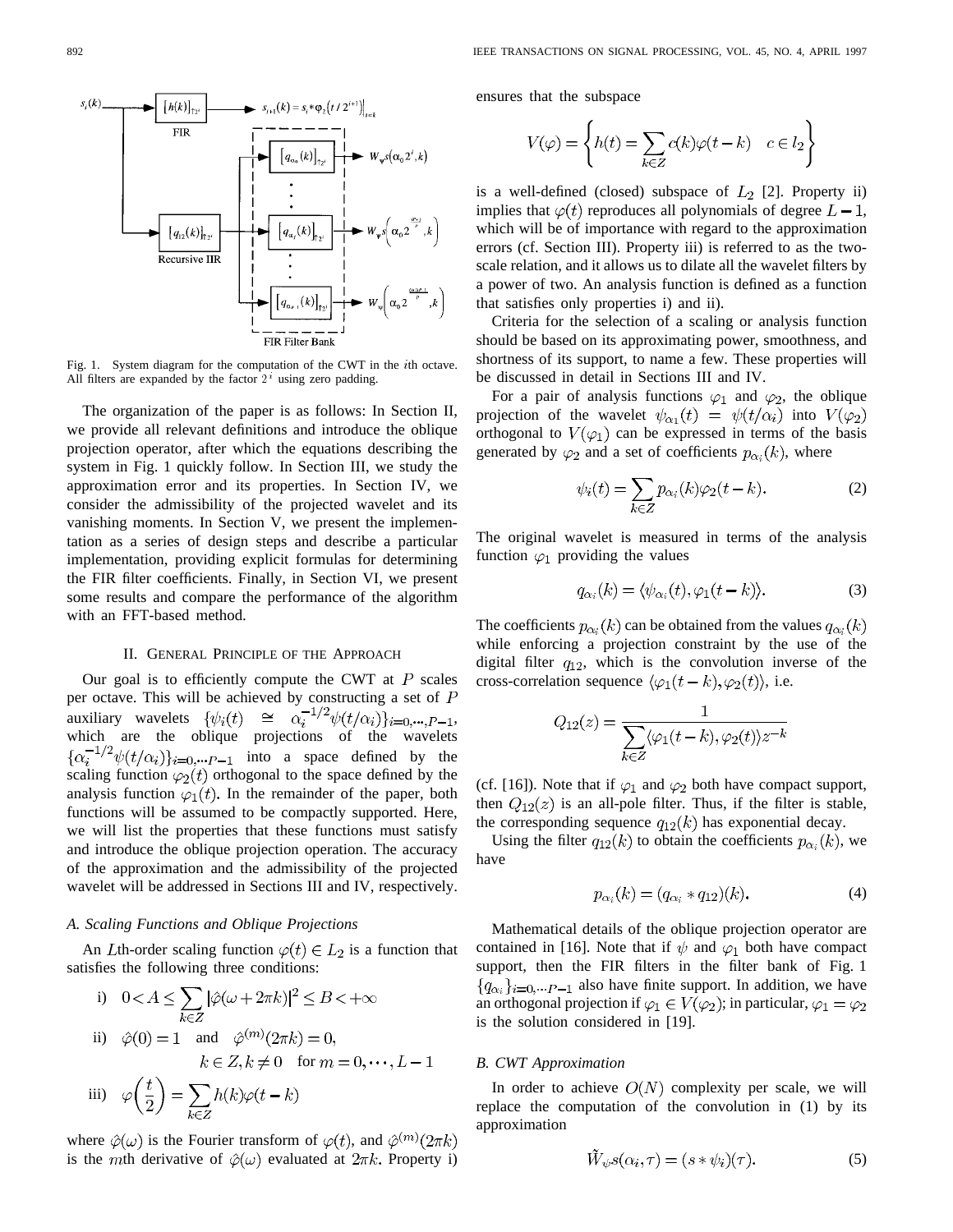

Fig. 2. Approximation errors for the second derivative Gaussian wavelet.

Substituting (2) into the above, we have the following equations:

$$
s_0(t) = (s * \varphi_2)(t) \tag{6}
$$

$$
\widetilde{W}_{\psi} s(\alpha_i, \tau) = \sum_{k \in Z} p_{\alpha_i}(k) s_0(\tau - k). \tag{7}
$$

In principle, we need a filter  $p_{\alpha_i}(k)$  for every scale we wish to compute. However, we will make use of the two-scale relationship of  $\varphi_2$  given as property iii) (hence,  $\varphi_2$  is a scaling function), which allows us to use the same set of filters for each octave.

In practice, the input signal will actually be the sample values  $s[k] = s(t)|_{t=k}$ . Computing the continuous convolution in (6) requires an interpolation of these sample values. Alternatively, one can use a Riemann approximation for the convolution integral resulting in the simple initialization

$$
s_0[k] \cong (s * b_2)(k)
$$

where  $b_2(k) = \varphi_2(t)|_{t=k}$ .

Incorporating property iii) into (4), (6), and (7), sampling, and performing simple algebraic manipulations, we obtain the following algorithm:

$$
s_{i+1}(k) = (s_i * [h]_{\uparrow 2^i})(k)
$$
\n(8)

$$
\tilde{s}(k) = (s_i * [q_{12}]_{\uparrow 2^i})(k)
$$
\n(9)

$$
W_{\psi}s(2^{i}\alpha_{j},k) = (\tilde{s}_{i} * [q_{\alpha_{j}}]_{\uparrow}2^{i})(k), \qquad j = 0, \cdots, P - 1
$$
\n(10)

where  $[h]_{\uparrow 2^i}$  is  $h(k)$  with  $2^i - 1$  zeros between each sample (i.e., expanded by a factor of  $2^i$ ). Equation (8) performs the two-scale filtering defined by property iii) for  $\varphi_2$ ; equation (9) is the correction filtering that ensures that we have an oblique projection of our wavelet; equation (10) is the FIR filtering that constructs the approximated wavelets in terms of the scaling function and computes the wavelet coefficients. These equations describe the algorithm as it is shown in Fig. 1. Note that only  $\varphi_2$  must have property iii)—the two-scale relationship.

# III. THE APPROXIMATION ERROR

In the previous section, we replaced the convolution of the CWT by its approximation (5). Here, we consider the behavior of the approximation error. In particular, we show how we can tune our algorithm to maintain the error below an acceptable threshold. Reduction of the error is achieved by selecting the appropriate functions  $\varphi_1$  and  $\varphi_2$ , and adjusting the fine-scale resolution  $\alpha_0$ .

The approximation power of a scaling function depends on its ability to reproduce polynomials up to a specific degree n. This degree plus one  $(L = n + 1)$  provides the order of accuracy of the approximation function. The properties of the approximation error for the orthogonal projection case are given by the Strang–Fix conditions [14] . We will first describe the relationship between the oblique and the orthogonal approximation errors and then translate this relationship to the Strang–Fix conditions.

The oblique projection into  $V(\varphi_2)$  orthogonal to  $V(\varphi_1)$ is related to the orthogonal projection into  $V(\varphi_2)$  by the following: (cf. [16, Th. 3])

$$
\|\psi_{\alpha} - P_2 \psi_{\alpha}\| \le \|\psi_{\alpha} - P_{2\perp 1} \psi_{\alpha}\| \le \frac{1}{\cos(\theta)} \|\psi_{\alpha} - P_2 \psi_{\alpha}\|
$$
\n(11)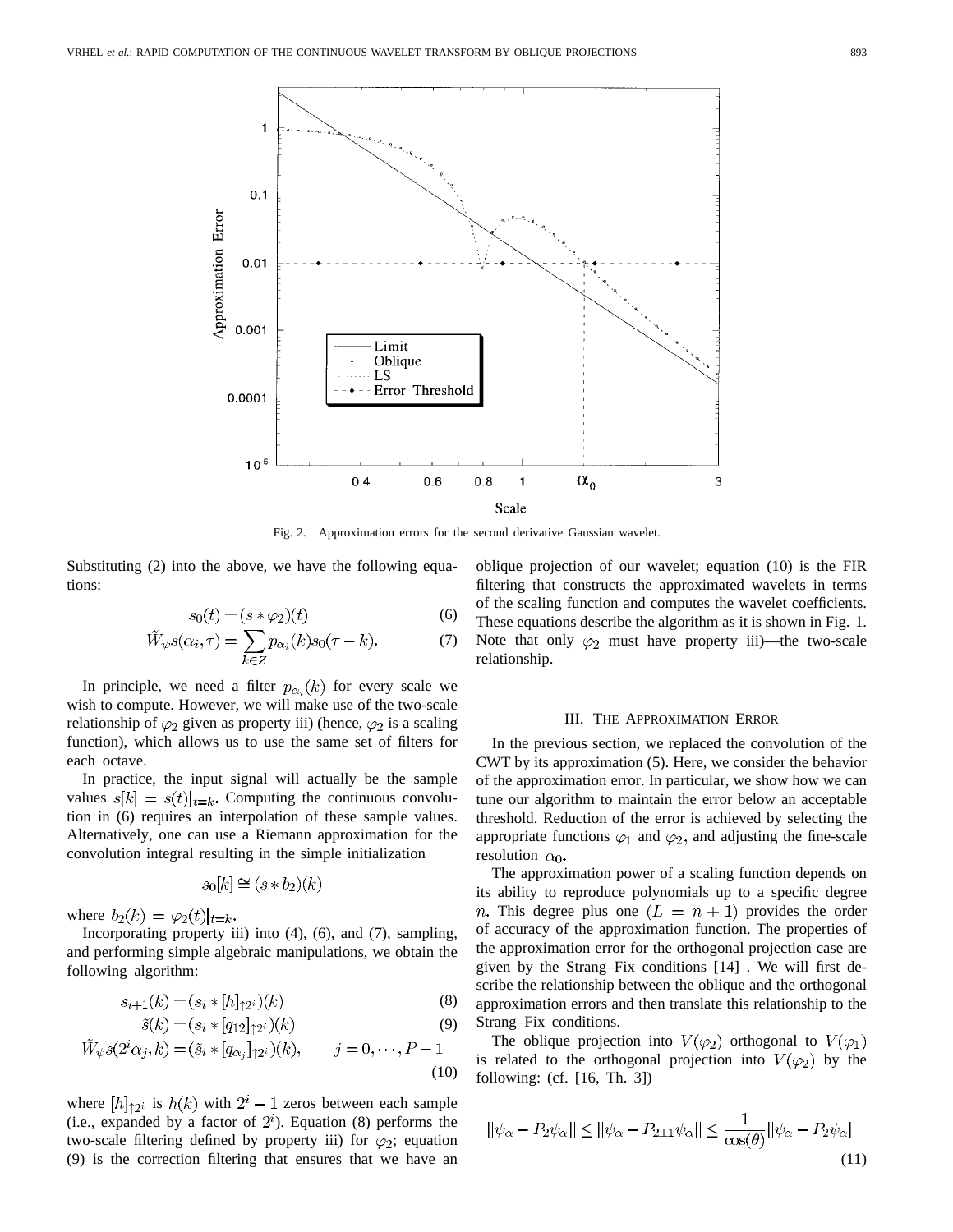

Fig. 3. Approximation errors for the first derivative Gaussian wavelet.

where

 $P_2$  orthogonal projection operator into  $V(\varphi_2)$ ,

 $P_{2\perp 1}$  oblique projection operator into  $V(\varphi_2)$  orthogonal to  $V(\varphi_1),$ 

 $\theta$  largest angle between  $V(\varphi_1)$  and  $V(\varphi_2)$ , and

$$
\cos(\theta) = \underset{\omega \in (0,\pi]}{\text{ess inf}} \frac{\sum_{k \in Z} \hat{\varphi}_2(\omega + 2\pi k) \cdot \sum_{k \in Z} \hat{\varphi}_1^*(\omega + 2\pi k)}{\sqrt{\sum_{k \in Z} |\hat{\varphi}_1(\omega + 2\pi k)|^2} \cdot \sqrt{\sum_{k \in Z} |\hat{\varphi}_2(\omega + 2\pi k)|^2}}
$$

As the angle between the subspaces decreases, the bound (11) becomes tighter, and the oblique projection error approaches the orthogonal error. In particular, if  $\varphi_1 \in V(\varphi_2)$ , then  $\cos(\theta) = 1$ , and  $V(\varphi_1) = V(\varphi_2)$ .

As already mentioned, the behavior of the least squares approximation error as a function of the scale is described by the Strang–Fix theory (cf. [19]). For the  $L_2$ th-order scaling function  $\varphi_2$  [cf. condition ii)], the theory provides the relationship

$$
||\psi_\alpha-P_2\psi_\alpha||\leq C_{\varphi_2}\frac{||\psi^{(L_2)}||}{\alpha^{L_2}}
$$

where the constant  $C_{\varphi_2}$  is a function of  $\varphi_2$ , and  $\|\psi^{(L_2)}\|$  is the norm of the  $L_2$ th derivative of  $\psi$ . In other words, the error typically decays like  $O(\alpha^{-L_2})$ . This bound translates to a bound on the oblique projection in the following fashion using relationship (11):

$$
\|\psi_{\alpha} - P_{2\perp 1}\psi_{\alpha}\| \le \frac{C_{\varphi_2}}{\cos(\theta)} \frac{\|\psi^{(L_2)}\|}{\alpha^{L_2}}.
$$
 (12)

Hence, we can expect the same kind of decay as in the least squares case.

In practice, the oblique error is much closer to the orthogonal error than what is indicated by the above worst-case bound. In fact, it can be shown that the oblique and orthogonal errors have the same limiting behavior as  $\alpha \rightarrow \infty$ . Specifically, for  $\alpha$  sufficiently large, the approximation error behaves as

$$
||\psi_{\alpha} - P_{2\perp 1} \psi_{\alpha}|| = C_2 \frac{||\psi^{(L_2)}||}{\alpha^{L_2}} + O\left(\frac{1}{\alpha^{L_2 + 1}}\right) \tag{13}
$$

where  $L_2$  is again the order of approximation of  $\varphi_2$ , and

$$
C_2 = \frac{1}{L_2!} \left( \sum_{k \neq 0} |\hat{\varphi}_2^{(L_2)}(2\pi k)|^2 \right)^{1/2}.
$$

This is exactly the same relation as the one given for the least squares case in [19] (including the value of the constants).

Fig. 2 displays the approximation error curve for the cubic LS approximation of a second derivative Gaussian wavelet and an oblique approximation using the zeroth- and third-degree B-splines for  $\varphi_1$  and  $\varphi_2$ , respectively. Fig. 3 displays a similar plot for the first derivative Gaussian wavelet. Remarkably, the difference between the LS and oblique errors is very small. It is also clear that both curves have the same asymptote, which is given by (13) (for cubic splines, the value of the constant is  $C_2 = 9.09241 \times 10^{-4}$ .) In both examples, the loss of performance is negligible; in fact, the discrepancy is much less than the factor  $1/\cos(\theta)$  (here,  $\cos(\theta) = 0.892$ ) predicted by the theory (worst-case scenario). Thus, we can conclude that for all practical purposes, the orthogonal and oblique projections are equivalent in terms of their approximation power.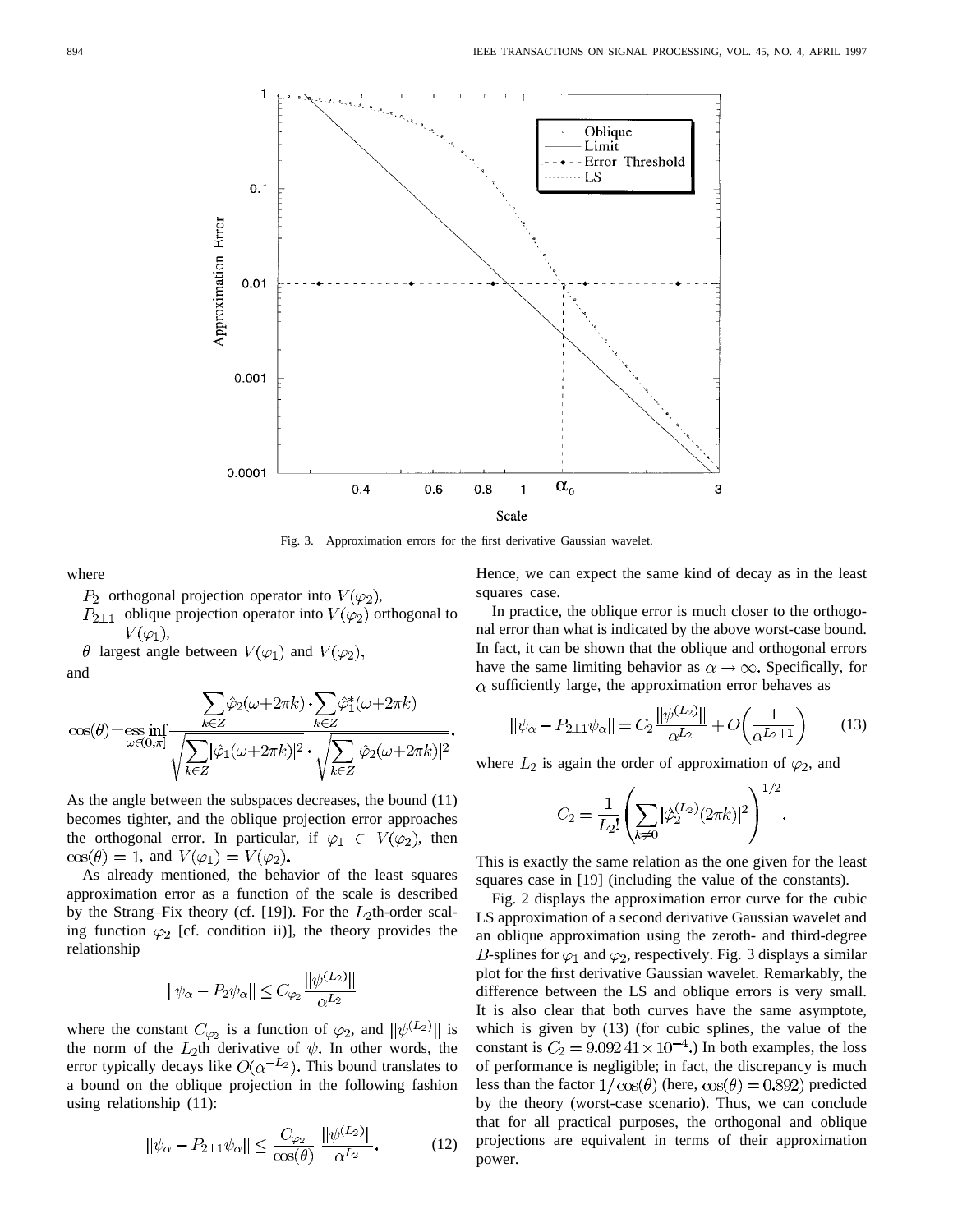# IV. WAVELET PROPERTIES

Here, we consider the admissibility of the projected wavelet as well as the number of vanishing moments it exhibits.

### *A. Admissibility*

A wavelet  $\psi$  is admissible if it satisfies the following conditions [3, p. 24]:

$$
\exists \beta > 0 \text{ such that } \int (1+|t|)^{\beta} |\psi(t)| \, dt < \infty \qquad (14)
$$

and

$$
\int \psi(t) dt = 0.
$$
 (15)

Here, we will consider only the bounding condition (14) since the projected wavelet is shown to satisfy the zero mean property in Section IV-B.

*Proposition 4.1:* If the analysis function  $\varphi_1$ , the scaling function  $\varphi_2$ , and the wavelet  $\psi$  all have compact support, then the oblique projection of  $\psi_{\alpha_i} = \psi(t/\alpha_i)$  into  $V(\varphi_2)$ orthogonal to  $V(\varphi_1)$  satisfies  $\int (1+|t|)^{\beta} |\psi_i(t)| dt < \infty$  for some  $\beta > 0$ , where  $\psi_i$  is the oblique projection of  $\psi_{\alpha_i}$ .

*Proof:* Substituting the projected wavelet given by (2) into (14), we want to guarantee

$$
\int (1+|t|)^{\beta} \left| \sum_{k \in \mathbb{Z}} p_{\alpha_i}(k) \varphi_2(t-k) \right| dt < \infty \quad \text{for some } \beta > 0.
$$

Since  $\varphi_2$  has a compact support, this condition will obviously be satisfied (for all  $\beta > 0$ ) if  $p_{\alpha_i}$  has exponential decay; that is, if

$$
|p_{\alpha_i}(k)| \le Ce^{-\gamma|k|} \quad \text{for some } \gamma > 0.
$$

Clearly, the sequence  $q_{\alpha_i}(k) = \langle \psi_{\alpha_i}(t), \varphi_1(t-k) \rangle$  has a finite support. In addition,  $q_{12}(k)$  is the convolution inverse of  $\langle \varphi_1(x-k), \varphi_2(x) \rangle$  and decays exponentially since  $Q_{12}(z)$ is an all-pole filter. From (4), we have  $p_{\alpha_i} = (q_{12} * q_{\alpha_i})(k)$ . Therefore,  $p_{\alpha_i}$  satisfies the exponential decay requirement.  $\Box$ 

# *B. Vanishing Moments*

The ability of the analyzing wavelet to detect a singularity typically depends on the interaction between its number of vanishing moments and the Hölder exponent associated with the singularity [8]. For this reason, wavelets are often designed with a specific number of vanishing moments. The number of vanishing moments of the approximated wavelet will depend on the number in the actual wavelet and on the approximation power of  $\varphi_1$ . This is stated in the following proposition.

*Proposition 4.2:* If  $\varphi_1$  is an  $L_1$ th-order analysis function,  $\psi$  has M vanishing moments (i.e.,  $\hat{\psi}^{(m)}(\omega)|_{\omega=0} = 0, m =$  $0, \dots, M-1$ ), and  $\varphi_1, \varphi_2$ , and  $\psi$  are all compactly supported, then the oblique projection of  $\psi$  into  $V(\varphi_2)$  orthogonal to  $V(\varphi_1)$  has  $\min(M, L_1)$  vanishing moments.

*Proof:* From (3), we have in the Fourier domain:

$$
\hat{Q}(\omega) = \sum_{k \in \mathbb{Z}} \hat{\psi}(\omega + 2\pi k)\hat{\varphi}_1(\omega + 2\pi k).
$$

Differentiating  $\hat{Q}(\omega)$  *i* times and evaluating at  $\omega = 0$  produces

$$
\hat{Q}^{(i)}(0) = \sum_{k \in Z} \sum_{j=0}^{i} \binom{i}{i-j} \hat{\psi}^{(j)}(2\pi k) \hat{\varphi}_1^{(i-j)}(2\pi k).
$$

From property ii) in Section II-A and the initial assumptions, we have

$$
\hat{\varphi}_1^{(i-j)}(2\pi k) = 0, \qquad i - j = 0, \dots, L_1 - 1 \quad \text{and} \quad k \neq 0
$$
  

$$
\hat{\psi}^{(i)}(0) = 0, \qquad i = 0, \dots, M - 1
$$
  
which implies that

$$
\hat{Q}^{(i)}(0) = 0, \qquad i = 0, \cdots, \min(M - 1, L_1 - 1)
$$

From (4), we have

$$
\hat{P}(\omega) = \hat{Q}(\omega)\hat{Q}_{12}(\omega).
$$

Differentiating the above l times and evaluating at  $\omega = 0$ leads to

$$
\hat{P}^{(l)}(0) = \sum_{i=0}^{l} {l \choose l-i} \hat{Q}^{(i)}(0) \hat{Q}_{12}^{(l-i)}(0).
$$

From the proof of Proposition 4.1, we know that  $q_{12}(k)$  decays exponentially, which ensures that  $\hat{Q}_{12}^{(i)}(0) \propto \sum_{k \in \mathbb{Z}} k^i q_{12}(k)$ is finite. Therefore

$$
\hat{P}^{(l)}(0) = 0, \qquad l = 0, \cdots, \min(M - 1, L_1 - 1).
$$

Now, differentiating  $\psi_i(\omega)$  m times and evaluating at  $\omega = 0$ leads to

$$
\hat{\psi}_i^{(m)}(0) = \sum_{l=0}^m \binom{m}{m-l} \hat{P}^{(l)}(0) \hat{\varphi}_2^{(m-l)}(0).
$$

Since  $\varphi_2$  is compactly supported,  $\hat{\varphi}_2^{(m-l)}(0) \propto \int x^{m-l} \varphi_2(x)$  $dx$  is finite, which implies that

$$
\hat{\psi}_i^{(m)}(0) = (-j)^m \int x^m \psi_i(x) \, dx = 0, \nm = 0, \cdots, \min(M - 1, L_1 - 1).
$$

An implication of the above proposition is that in applications for which a large number of vanishing moments are required, it is necessary to use a high-order function for  $\varphi_1$ . In addition, since the minimum number of vanishing moments for admissibility is one, we have the following corollary.

*Corollary 4.3:* If  $\Sigma_{k \in \mathbb{Z}} \varphi_1(x+k) = 1$  and  $\psi, \varphi_1, \varphi_2$  are all compactly supported, then the projection of an admissible wavelet into  $V(\varphi_2)$  orthogonal to  $V(\varphi_1)$  is admissible as well.

*Proof:* Using Poisson's summation formula, we have that

$$
\sum_{k \in Z} \varphi_1(x+k) = \sum_{k \in Z} \hat{\varphi}_1(2\pi k) e^{j2\pi k}.
$$

Thus, the conditions

$$
\sum_{k \in Z} \varphi_1(x + k) = 1 \quad \text{and} \quad \hat{\varphi}_1(2\pi k) = \delta_k
$$

are equivalent, and  $\varphi_1$  has at least a first order of approximation  $(L_1 \geq 1)$ . The proof now follows from the application of Propositions 4.1 and 4.2.  $\Box$ 

Note that the shortest and simplest analysis function that satisfies this property is the box function: a  $B$ -spline of degree zero.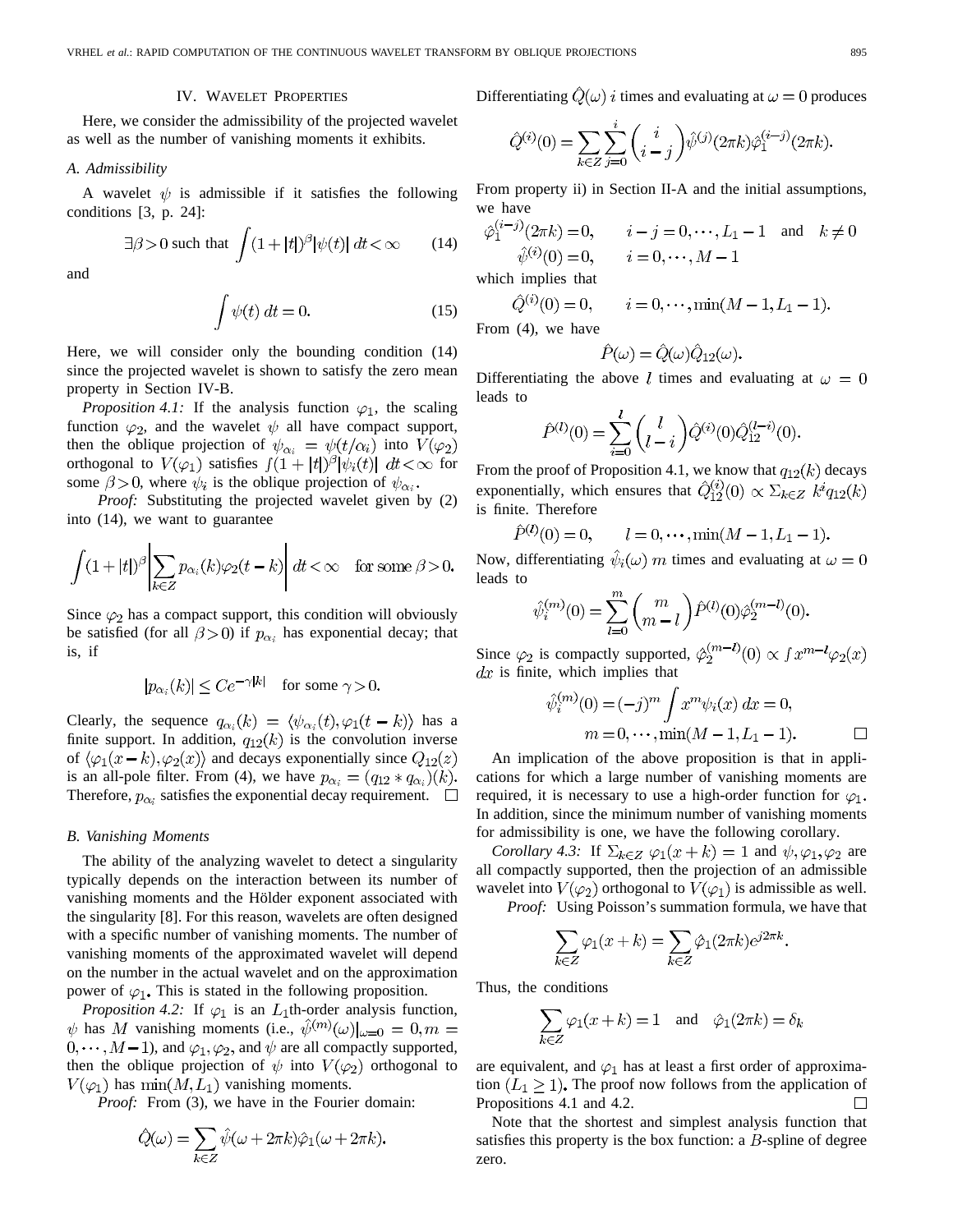

Fig. 4. Impulse response of the system for the second derivative Gaussian wavelet.



Fig. 5. Impulse response of the system for the first derivative Gaussian wavelet.

## V. IMPLEMENTATION

In this section, we will summarize the implementation of the algorithm as a series of steps, each of which are illustrated with an example. The performance of our design is discussed in Section VI.

*Step 1:* Select the compactly supported wavelet function for the application at hand. For illustrative purposes, we consider the following two wavelet shapes: a truncated version of the

first derivative of a Gaussian

$$
\psi_{\text{deriv}}(t) = \begin{cases}\n-K_o \frac{t}{\alpha_o} e^{-(t/\alpha_o)^2/2}; & \left| \frac{t}{\alpha_o} \right| \le 5 \\
0; & \text{otherwise}\n\end{cases}
$$

and a truncated version of the second derivative of a Gaussian

$$
\psi_{mex}(t) = \begin{cases} K_o \left( 1 - \left( \frac{t}{\alpha_o} \right)^2 \right) e^{-(t/\alpha_o)^2} - K; & \left| \frac{t}{\alpha_o} \right| \le 5\\ 0; & \text{otherwise} \end{cases}
$$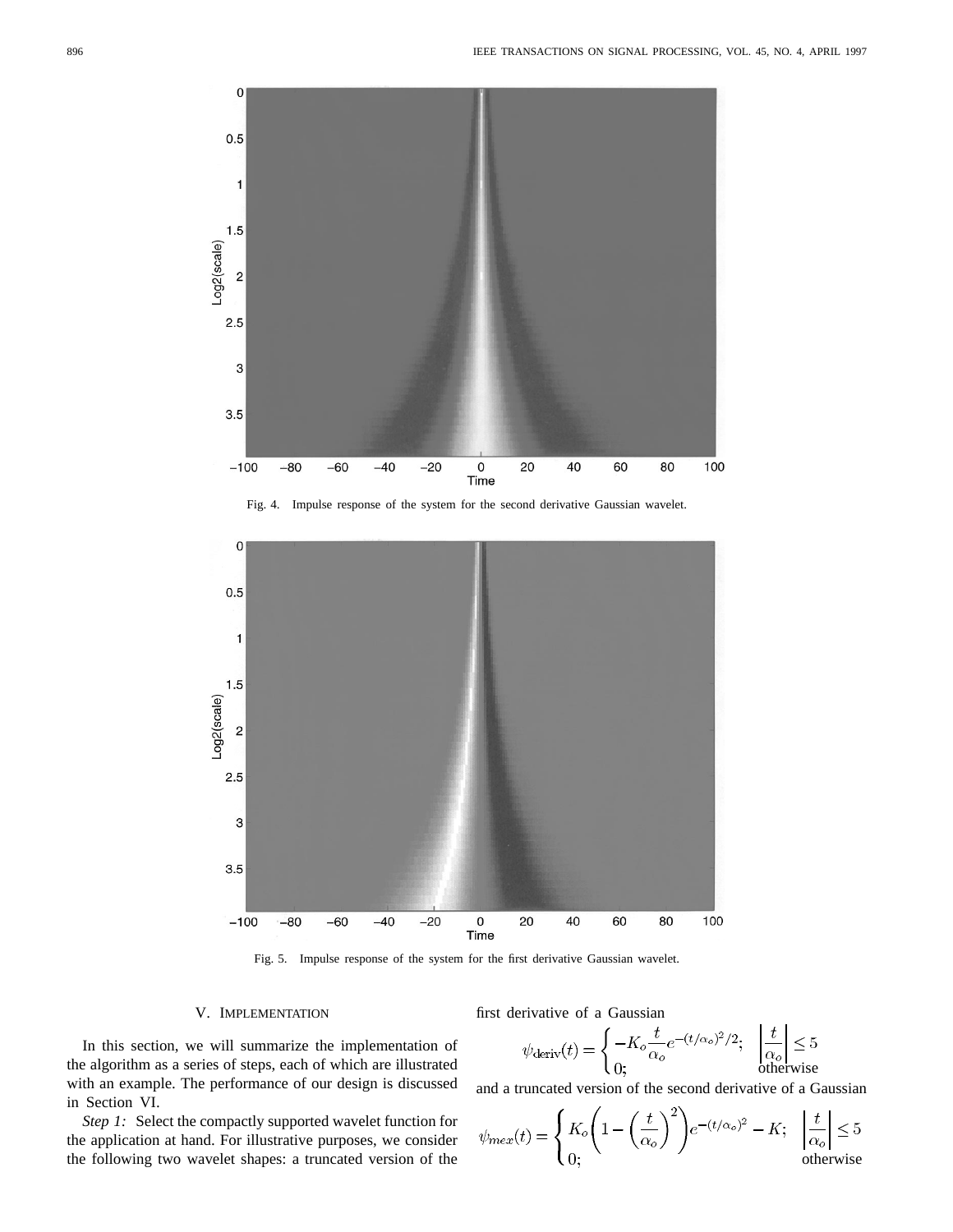

Fig. 6. Comparison of the first derivative Gaussian wavelet and its oblique approximation.



Fig. 7. Comparison of the second derivative Gaussian wavelet and its oblique approximation.

where  $K_o$  is a constant ensuring that  $\|\psi\|=1$  and  $K_1$  is an offset that guarantees the admissibility of  $\psi_{\text{max}}$ .

*Step 2:* Select the scaling function  $\varphi_2$  and the analysis function  $\varphi_1$ . Here, it is advantageous to use *B*-splines because of their attractive features:

- i) They are the shortest functions for a given order of approximation (this will result in shorter filters).
- ii) They are symmetrical, which makes them ideal for approximating symmetrical or anti-symmetrical wavelets.

iii) They have a simple analytical form, which makes them easy to manipulate.

iv) They are smooth well-behaved functions.

To keep things as simple as possible but still maintain a high degree of accuracy, we will use the zero degree  $B$ -spline (first-order approximation) on the analysis side  $\varphi_1 = \beta^0$  and the cubic *B*-spline on the synthesis side $\varphi_2 =$  $\beta^3$ . The advantages of this particular selection are as follows: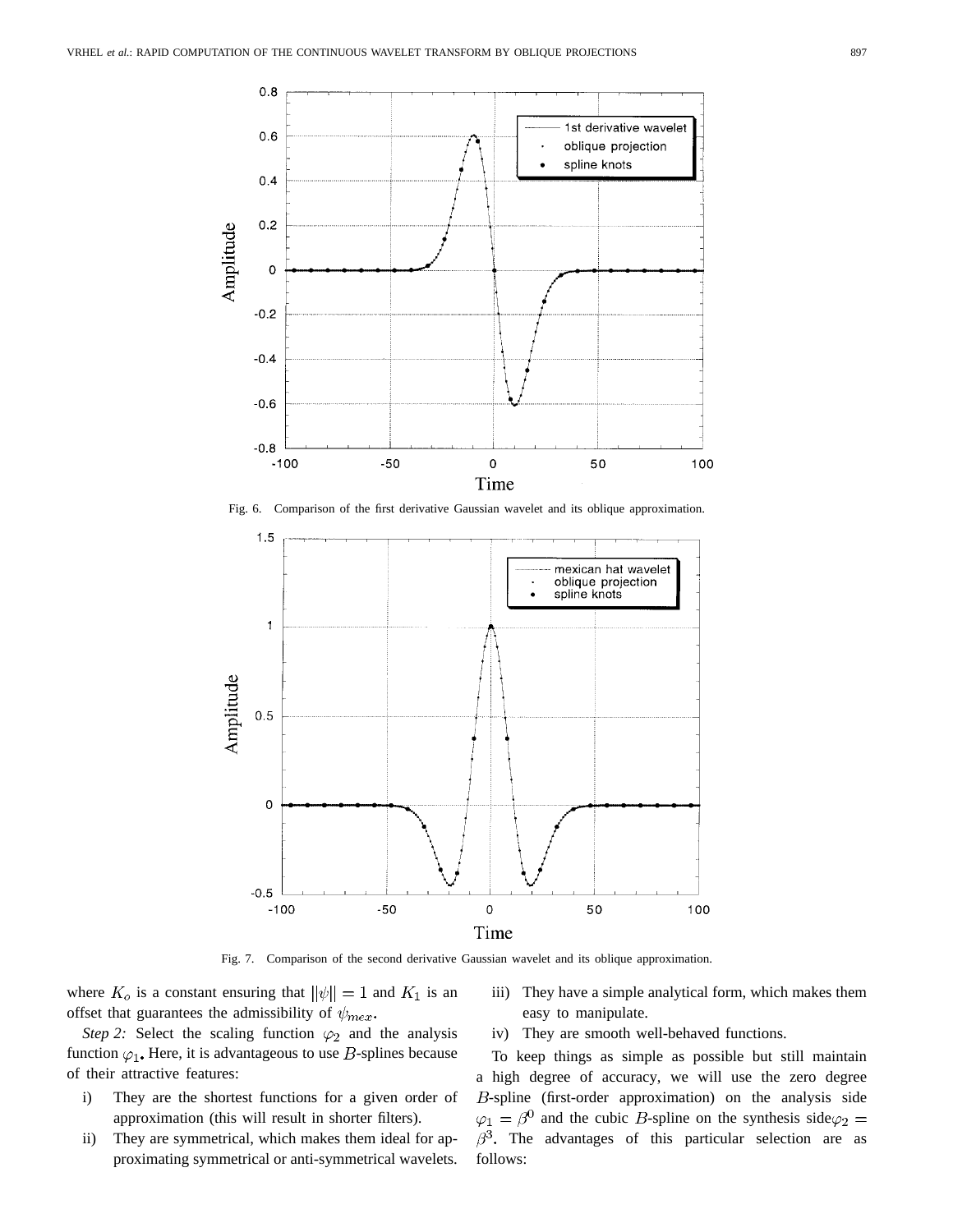

Fig. 8. Speed comparison of FFT based method and the oblique projection method.

i) The FIR filters  $\{q_{\alpha_i}(k)\}_{i=\alpha,\dots M-1}$  are determined analytically by simple integration of the wavelet  $\psi(t/\alpha_i)$ 

$$
q_{\alpha_i}(k) = \langle \psi(t/\alpha_i), \beta^0(t-k) \rangle = \int_{k-1/2}^{k+1/2} \psi(t/\alpha_i) dt.
$$
\n(16)

- ii) The FIR filters are shorter, and the IIR filter is of a lower order as compared with the orthogonal projection into  $V(\varphi_2)$  considered in [19]. This also implies that the oblique algorithm will be faster than the orthogonal (or least squares) one.
- iii) The approximation error is very close to the minimum, which is achieved by the orthogonal projection (cf. Section III).

In this case, we gain in simplicity and speed with little loss in accuracy.

Other properties to consider are the approximation power of the function and the number of vanishing moments desired in the projected wavelet. The latter is, of course, closely tied to the first and second steps, and the former is related to the third step.

*Step 3:* Select an acceptable error level and, hence, a finescale resolution. This step should actually be performed in conjunction with the selection of the order of the scaling function since its approximation power determines the exact error characteristics. For a particular error threshold, one can compute a plot such as that shown in Figs. 2 and 3 to determine a suitable order of approximation and the fine-scale resolution  $\alpha_0$ . Here, we selected an error threshold of 0.01, which is shown as a dashed line in Figs. 2 and 3. This places our finescale resolution at 1.26 for the first derivative wavelet and 1.41 for the second derivative wavelet.

*Step 4:* Select the number of scales per octave. This will set the number of FIR filters. We used  $P = 12$  scales per octave, where  $\alpha_i = \alpha_0 2^{i/12}$   $i = 0, \dots, 11$ , which corresponds to the musical notes  $(A, A^{\#}, B, C, C^{\#}, \cdots)$ .

With these design steps completed, (16) provides the means for determining the filter coefficients for the FIR filter bank. The remaining FIR filter is the refinement filter  $h(k)$ . For a *B*-spline of degree *n* (*n* odd;  $\varphi_2(t) = \beta^n(t)$ ), the filter  $h(k)$ is given by the binomial coefficients

$$
u_2^n(k) = \begin{cases} \frac{1}{2^n} {n+1 \choose k + (n+1)/2} ; & |k| \le (n+1)/2 \\ 0 ; & \text{otherwise.} \end{cases}
$$

In the most general B-spline implementation with  $\varphi_1 = \beta^{n_1}$ and  $\varphi_2 = \beta^{n_2}$ , the IIR filter is given by

$$
Q_{12}(z) = \frac{1}{B^{n_1 + n_2 + 1}(z)}\tag{17}
$$

where  $B^{n_1+n_2+1}(z)$  is the z-transform of the sampled Bspline kernel of degree  $n_1 + n_2 + 1$  (cf. [17]). This filter is implemented in a fast recursive fashion as described in Appendix A.

# VI. RESULTS

We implemented the algorithm in MATLAB with specific routines (zero-padded filtering) coded in C to speed up the computations. The impulse response of the system over four octaves is shown for the wavelets  $\psi_{\text{max}}$  and  $\psi_{\text{deriv}}$  in Figs. 4 and 5, respectively. The fine scale within each octave contains the same worst-case error. The fine-scale slice in the fourth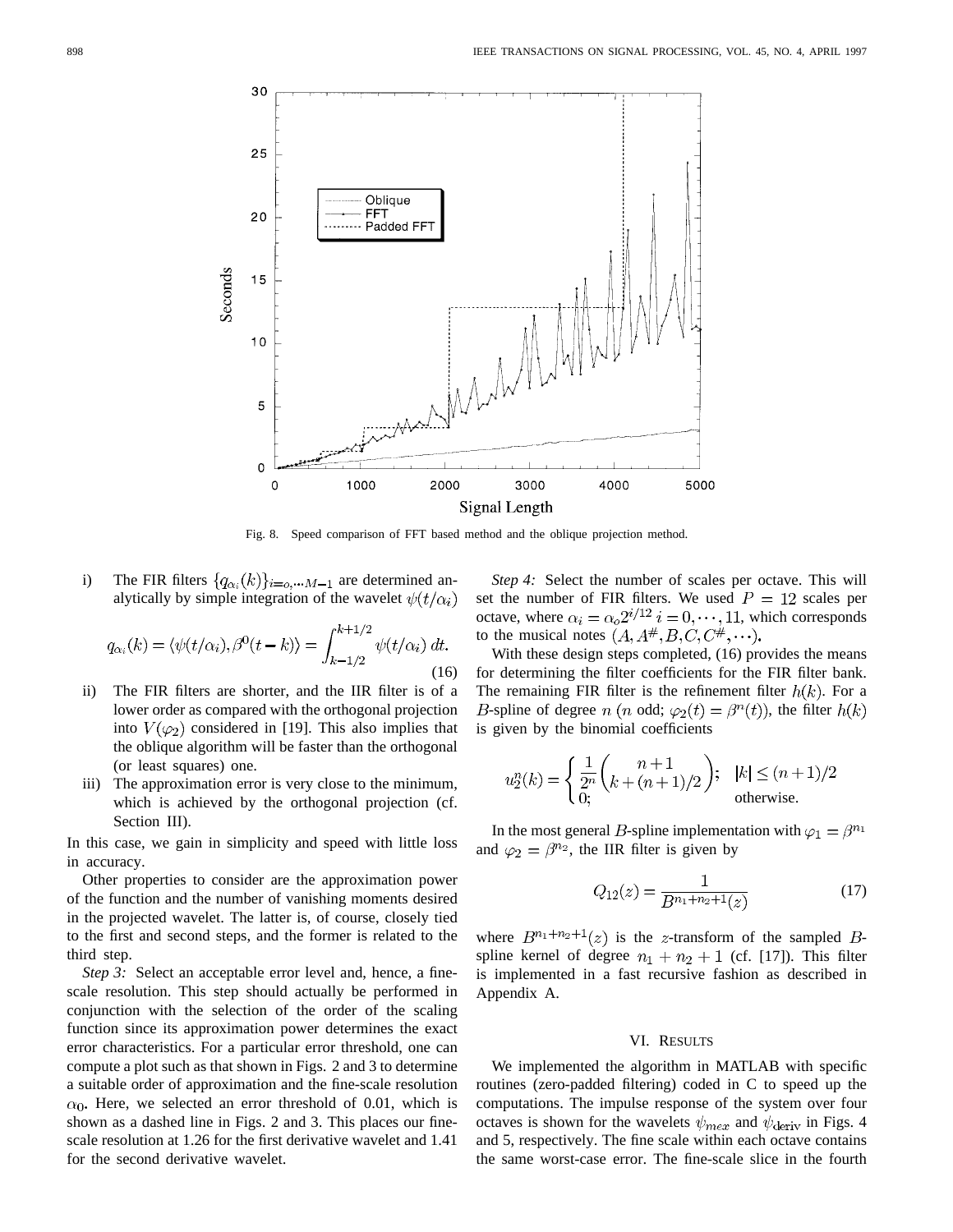TABLE I ALGORITHM IIR FILTER PARAMETERS

| Spline degree           | IIR filter $q_{12}$ parameters |                        |
|-------------------------|--------------------------------|------------------------|
| $n_1 + n_2 + 1$         |                                |                        |
|                         | $d_0$                          | $ z_i  < 1$            |
|                         |                                |                        |
| $\overline{\mathbf{c}}$ | 8                              | $z_1 = -3 + 2\sqrt{2}$ |
| 3                       | 6                              | $z_1 = -2 + \sqrt{3}$  |
| $\overline{4}$          | 384                            | $z_1 = -0.361341$      |
|                         |                                | $z_2 = -0.0137254$     |
| 5                       | 120                            | $z_1 = -0.430575$      |
|                         |                                | $z_2 = -0.0430963$     |
| 6                       | 46080                          | $z_1 = -0.488295$      |
|                         |                                | $z_2 = -0.0816793$     |
|                         |                                | $z_2 = -0.00141415$    |
| $\overline{7}$          | 5040                           | $z_1 = -0.53528$       |
|                         |                                | $z_2$ =-0.122555       |
|                         |                                | $z_1 = -0.00914869$    |

octave for both scalograms is compared with the actual function in Figs. 6 and 7. Note that the oblique projection is almost indistinguishable from the actual function.

We compared the performance of our algorithm with an FFT-based method that used a radix-2 algorithm when the signal length  $N$  was a power of 2 and a mixed radix method for other signal lengths (MATLAB's FFT algorithm). The input was an electroencephalograph signal (EEG). Fast algorithms for analyzing such signals are of interest for applications that require real-time detection of brain seizures [12].

The length of the signal was varied, and the time required to compute four octaves is shown as a function of the signal length in Fig. 8. The dashed line represents the FFT algorithm when the signal was padded to a power of two. The line with the circles is the FFT algorithm for various signal lengths. The solid line, which is the oblique projection algorithm, clearly demonstrates the  $O(N)$  characteristics of the method. In this comparison, the present algorithm appears to be advantageous even for relatively small signal lengths, e.g.,  $N < 128$ . The speed improvement over the least squares in [19] is roughly 12%. The more important advantage, though, is that the determination of the wavelet filters is much more straightforward. For the oblique algorithm, the majority of the computation was spent in the FIR filter bank. Additional speedup could be achieved by performing each FIR filter in parallel.

# VII. CONCLUSION

We have introduced a method for the rapid computation of the CWT. The algorithm has the following properties:

• It has a complexity of  $O(1)$  per computed wavelet coefficient. This constitutes an  $O(log(N))$  improvement over conventional FFT-based methods.

- The FIR filter coefficients are obtained analytically by simple integration of the wavelet, which is the main practical advantage over a comparable least squares design.
- The approximation error is simple to control by adjusting the fine scale resolution or increasing the order of the scaling function.
- The method is flexible enough to approximate a variety of wavelet shapes and achieves an arbitrarily fine sampling of the scale axis.

Finally, the present theoretical formulation is general enough to contain most previous methods as particular cases.

# APPENDIX A THE IIR FILTER

Here, we discuss the recursive implementation of the IIR filter

$$
[q_{12}(k)]_{\uparrow m} = [(b^{n_1+n_2+1})^{-1}(k)]_{\uparrow 2^i}.
$$

Since  $q_{12}$  is a symmetrical all-pole filter, the *z*-transform of its upsampled version  $[q_{12}(k)]_{\uparrow m}$  can be written in the following standard form:

$$
A_{n_o}(z^m)
$$

$$
= \frac{d_0}{[z^{n_0m} + z^{-n_0m}] + \left(\sum_{k=1}^{n_0-1} c_k [z^{km} + z^{-km}]\right) + c_0}
$$

where  $d_0$  and  $\{c_k, k = 0, \dots, n_o - 1\}$  are constant coefficients, and

$$
n_o = \left\lfloor \frac{(n_1 + n_2 + 1)}{2} \right\rfloor
$$

The filter is expressed as a cascade of simple first-order causal/anticausal components

$$
A_{n_1}(z^m) = d_o \prod_{i=1}^{n_o} A(z^m; z_i)
$$

where  $A(z^m; z_i)$  is defined as

$$
A(z^{m}; z_i) = \frac{1}{(1 - z_i z^{-m})} \frac{-z_i}{(1 - z_i z^{m})}
$$

Values of  $d_0$  and  $\{z_i, i = 1, \dots, n_o\}$  for different orders are given in Table I.

The above yields the following recursive filter equations:

$$
y^+(k) = x(k) + z_i y^+(k-m), \quad (k = m, \dots, N-1)
$$
  

$$
y(k) = z_i (y(k+m) - y^+(k)), \quad (k = N-1-m, \dots, 0)
$$

for the input  $\{x(k)\}\$ ,  $k = 0, \dots, N-1$ . In order to calculate  $y^+(k)$  recursively, we need to know  $y^+(k)$  for  $k=0,\dots,m-$ 1. These initial values are computed using

$$
y^{+}(k) = \sum_{j=0}^{k_0} x(k-mj)z_i^j; \quad (k=0,\cdots,m-1)
$$

where  $k_o = \log(\epsilon)/\log(|z_i|)$  and  $\epsilon$  is a prespecified level of precision. Likewise, we determine the initial values for